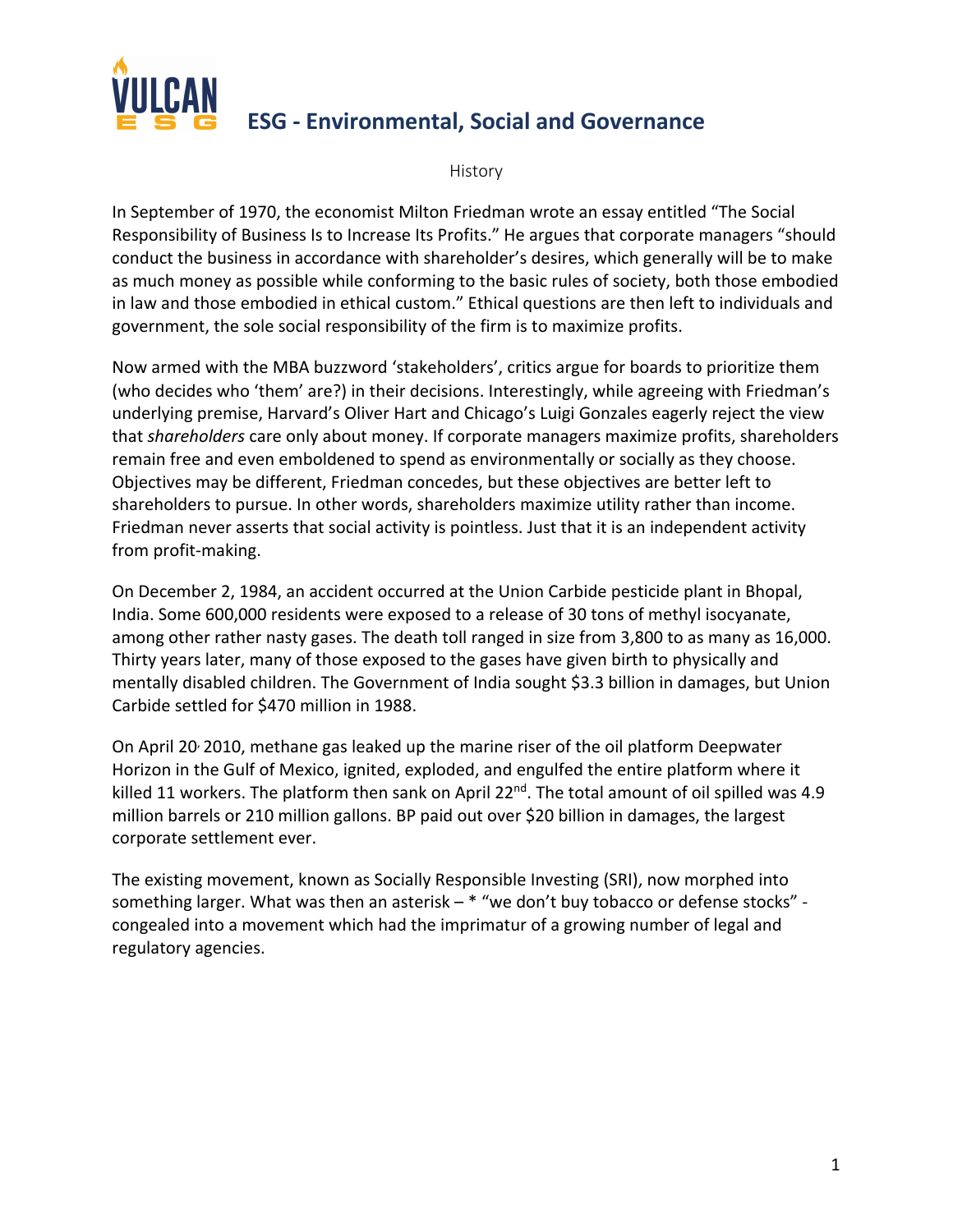

# Our Three Views of ESG: Consensus, Purist and Absolutist

# Consensus

#### *Investing*

The investing sales pitch for ESG is that companies that improve their social 'goodness' not only improve their profitability and become more valuable over time, but that they advance society's best interest at the same time.

One of the bigger tailwinds came from The Business Roundtable essentially renouncing Friedman with their new proclamation.

In 2019 they modernized its principles on the role of a corporation. Since 1977 they have stated corporations exist primarily to serve their shareholders.

They now commit to:

- *Delivering value to our customers. We will further the tradition of American companies leading the way in meeting or exceeding customer expectations.*
- *Investing in our employees. This starts with compensating them fairly and providing important benefits. It also includes supporting them through training and education that help develop new skills for a rapidly changing world. We foster diversity and inclusion, dignity and respect.*
- *Dealing fairly and ethically with our suppliers. We are dedicated to serving as good partners to the other companies, large and small, that help us meet our missions.*
- *Supporting the communities in which we work. We respect the people in our communities and protect the environment by embracing sustainable practices across our businesses.*

*Generating long-term value for shareholders, who provide the capital that allows companies to invest, grow and innovate. We are committed to transparency and effective engagement with shareholders.*

*Each of our stakeholders is essential. We commit to deliver value to all of them, for the future success of our companies, our communities, and our country.*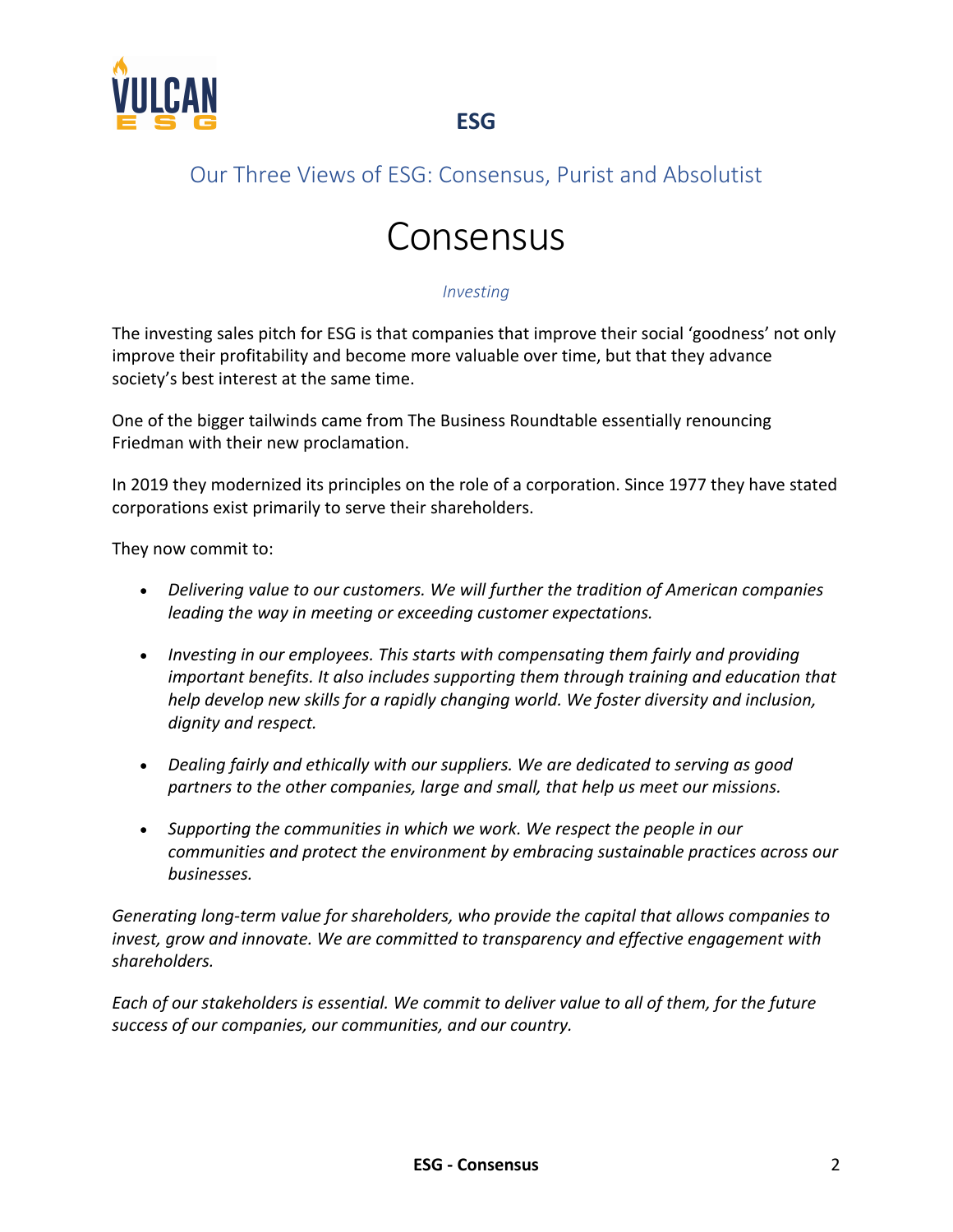

The markets listened. Money flowed into ESG funds and seemed for some companies to be a tipping point about the added benefit of being socially conscious. Or at least appearing to be so. Do these money inflows affect valuations if they are already priced in?

I taught my finance students at ASU the fundamentals of valuation. To increase valuation, at least one of the following four variables must change: revenue growth, operating profit margins, reinvestment efficiency or risk. Risk appears to the common thread to ESG investing. Risk is where cost of funding/capital and failure live. And since, as public bodies, you only invest in corporate debt, not the equity, let's briefly touch on that.

A bond is essentially a loan. So, by loaning a 'good' company your funds, in aggregate their cost of capital would decline. This not only increases the valuation of the company but lowers the return to you the investor. Conversely, by starving a company, or sector, of capital you not only drive up their cost of capital but also deny yourselves the increased returns provided by decreased valuations or increased risks. There are costs to being 'good.'

The Financial Times, via Grant's, had a sweeping summation last August.

*The big four accounting firms are moving headlong into the realm of environmental, social and governance-based investment, the Financial Times relays today. The bourgeoning movement presents a dueling opportunity set, the FT notes, including "an expansion of what companies must account for," as well as the opportunity to "rebrand a scandal-plagued profession as experts on climate change, diversity and winning consumers' trust." Back in June, industry mainstay PwC announced a five-year, \$12 billion investment plan centered on ESG initiatives, while peer Deloitte earlier this month rolled out a "climate learning plan" for its own staff.*

*Commercial factors loom large in that green migration. "One of the challenges the profession has faced. . . is that the audit or financial statements were viewed by some as a compliance function," a former senior partner at PwC told the FT. "If [companies] look at something as a compliance or commodity purchase, they grind the price. If they look at it as something that adds value, they're willing to pay the appropriate price for the value that the service provider provides."*

*Investors have proven more than willing to pay up for the sustainability wrapper. ESG-focused equity funds charged investors 20 basis points on average as of year-end 2020, per data from FactSet. That's comfortably above the 14 basis point fees generated by conventional stock funds. Explosive growth puts that premium into further context: Some \$17 trillion of capital tracked ESG-related strategies as of year-end by the lights of the Forum for Sustainable and Responsible Investment, up 42% from 2018 and representing one-third of total U.S. assets under management.*

*Considering that backdrop, it is no surprise that companies looking to finance themselves would seek the ESG imprimatur, whether warranted or not. In an Aug. 20 blog posted on Medium,*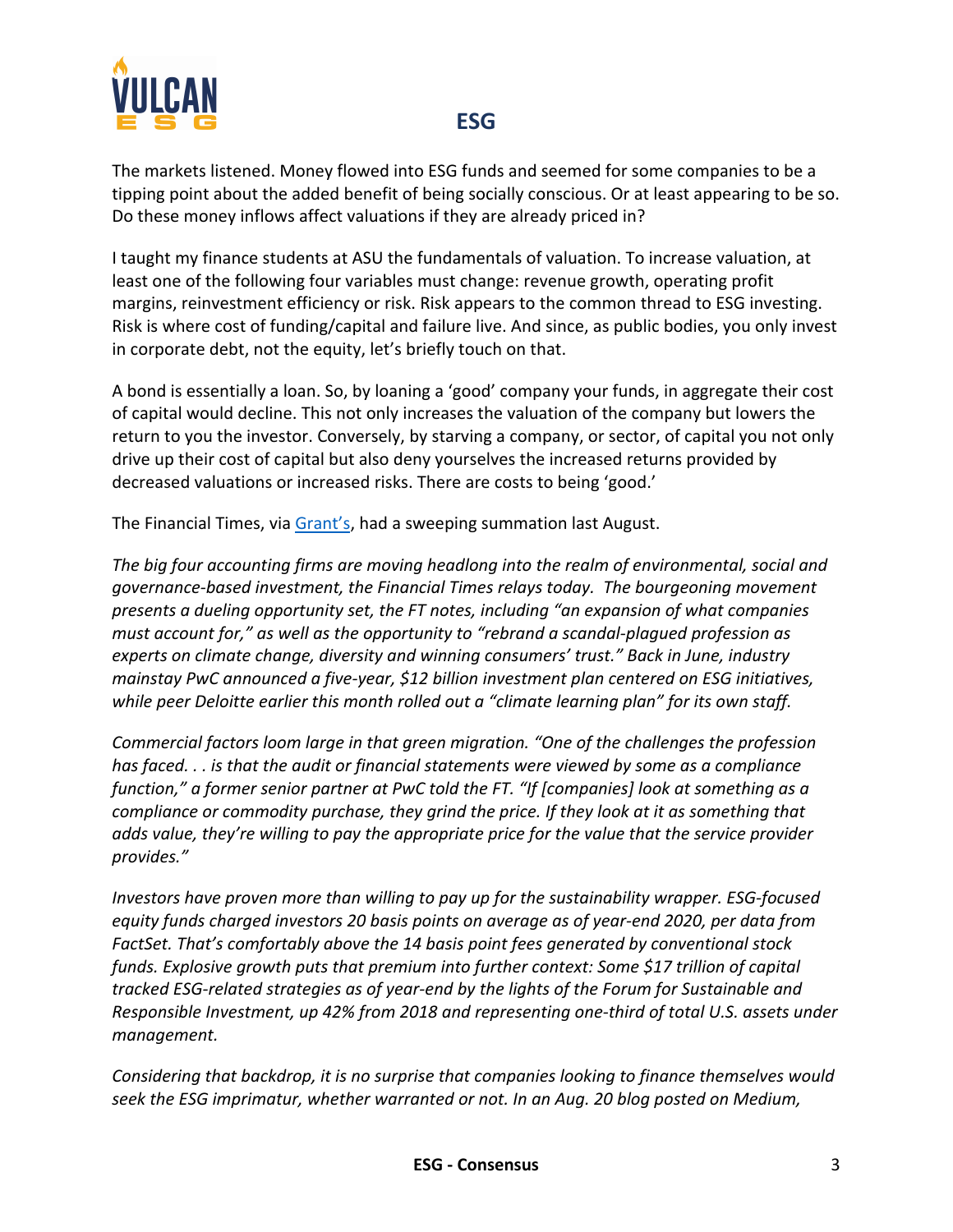

*Tariq Fancy, former chief investment officer for sustainable investing at BlackRock, termed the ESG craze "a dangerous placebo that harms the public interest." Fancy went on to cite the \$1 trillion market for "green bonds," or debt deals earmarked for specific ESG-friendly initiatives, as one area rife with bunkum. "Most companies have a few qualifying green initiatives that they can raise green bonds to specifically fund, while not increasing or altering their overall* plans. *And nothing stops them from pursuing decidedly non-green activities with their other sources of funding," the BlackRock alum reasons.*

*Then, too, the financial industry faces a similar reckoning, as participants market themselves as members of the ESG vanguard while vying for assets. Last Wednesday, The Wall Street Journal reported that federal prosecutors and the Securities and Exchange Commission have opened investigations into Deutsche Bank's DWS asset management division for alleged greenwashing, or falsely burnishing its environmental bona fides. Germany's Federal Financial Supervisory Authority is conducting a similar probe, Bloomberg relays. While DWS told investors in its March annual report that it had conducted a self-described "ESG integration process" covering more than half of its \$1 trillion in assets under management, an internal audit a month earlier determined that "only a small fraction" of its AUM were ESG compliant. "As we are already quite late to the game, we need to set our ambition now and start the transformational process," ESG product head Oliver Plein entreats his colleagues in an email accompanying that audit.*

*"Posturing with big statements on climate action and inclusion without the goods to back it up is really quite harmful as it prevents money and action from flowing to the right place," whistleblower Desiree Fixler told the Journal. Formerly the chief sustainability officer at DWS, Fixler asserts that she objected to the firm's claim that they "placed ESG at the heart of everything that we do" and was fired a day after the firm released its annual report.*

*Yet those greenwashing allegations may be hard to prove, as Bloomberg analyst Sarah Jane Mahmud wrote on Thursday that "fund categorization remains subjective." Indeed, the primary ESG rating firms employ widely disparate criteria, with MSCI utilizing 37 different metrics to evaluate firms ESG compliance, while Sustainalytics uses 155 categories and Refinitiv 178. Those agencies also differ on whether to incorporate the industry in which a firm operates into its evaluation.* 

*One thing we can all agree on: ESG makes for great talking points. "We believe the world has a unique opportunity of rapprochement and coming together to tackle the challenges not only facing us but the entire humanity," Abdul Qahar Balkhi, a member of the Taliban's Cultural Commission, told Newsweek last Tuesday. "And these challenges ranging from world security and climate change need the collective efforts of all."*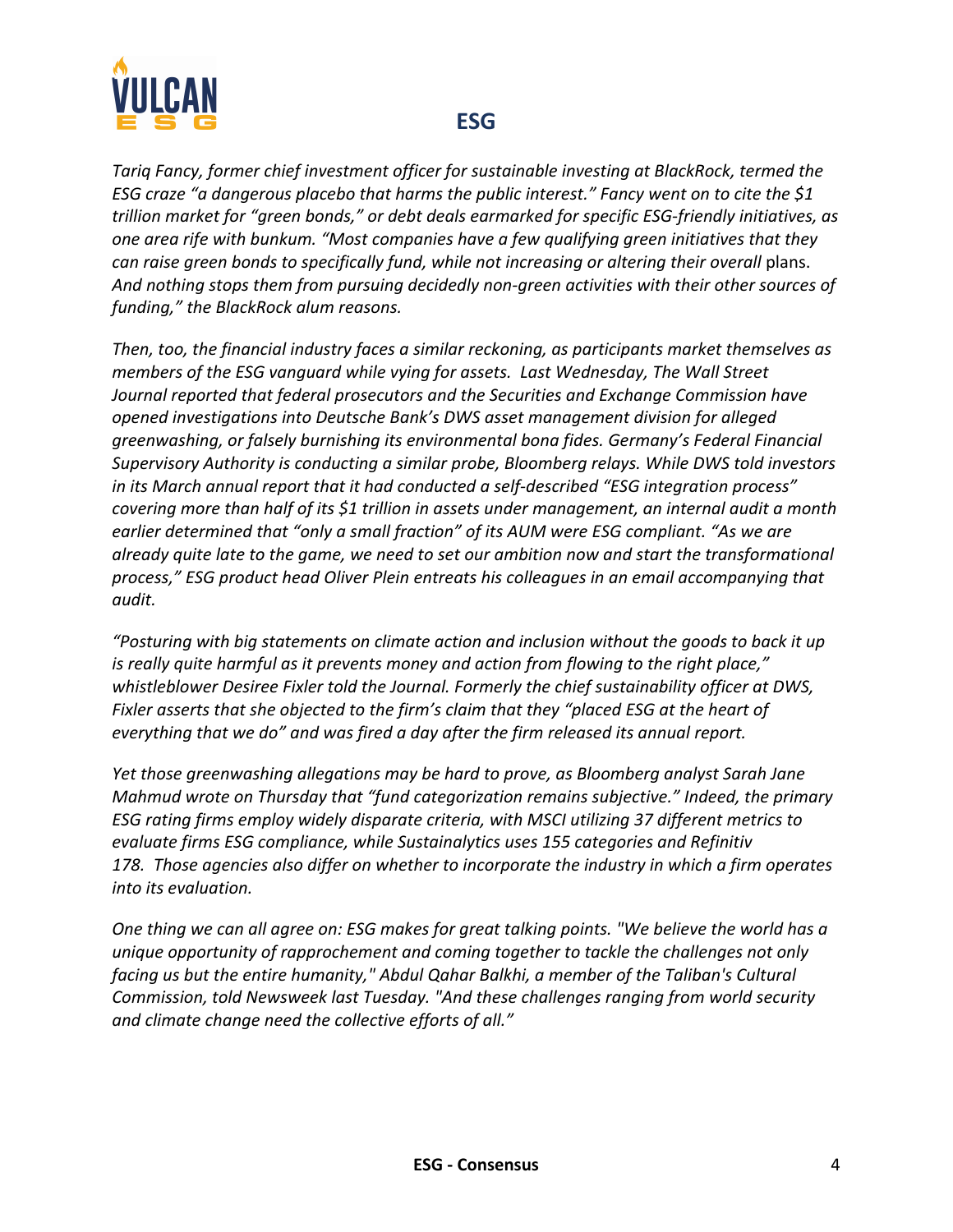

#### *Innovation*

From a piece I later quote: "In the long run, innovation and cheap capital will determine who wins the clean energy revolution."

A paper was released last year which may not have raised enough eyebrows. Titled "The ESG-Innovation Disconnect: Evidence from Green Patenting", authors Cohen from Harvard, Gurun of the University of Texas at Dallas and Nguyen of De Paul take 42 pages to explain. They summarize…...

*We find consistent and robust markers that the quantity and quality of green patenting is higher for energy firms. Paradoxically, these firms are precisely those to which capital is often restricted by mandates and campaigns whose directive is to solve the important problems linked to green innovation. Our analysis thus suggests there is, perhaps surprisingly, a negative relationship between the generators of innovation that can help us confront environmental challenges and where capital is being directed. That said, there is still work to be done as to whether capital allocation indeed follows the ESG scores, and to what extent this ESG scoremotivated investment can calibrated to achieve better capital allocation by the investors.*

*Stepping back, we believe investigation of these issues will provide critical insight into the shifting landscape of innovation, allowing us to capture and assess the full welfare impact of ESG capital on the economy. Moreover, our findings raise important questions as to whether the current exclusions of many ESG-focused policies – along with the increasing incidence of explicit divestiture campaigns – are optimal, or whether reward-based incentives would lead to more efficient innovation outcomes.*

#### *Central banks*

If you thought central banks were tasked with keeping prices stable, optimizing employment, and keeping the banking system sound, think again. They have not wavered in their commitment to 'climate-related risks.' Fed governor Lael Brainard is growing impatient. She stated last fall:

*"Ultimately, I anticipate it will be helpful to provide supervisory guidance for large banking institutions in their efforts to appropriately measure, monitor and manage material climaterelated risks,"*

*"Climate change could have profound consequences for the level, trend growth and variability of economic activity over time," she said. And the coronavirus pandemic "is a stark reminder that extreme events can materialize with little warning and trigger severe losses and market disruptions."*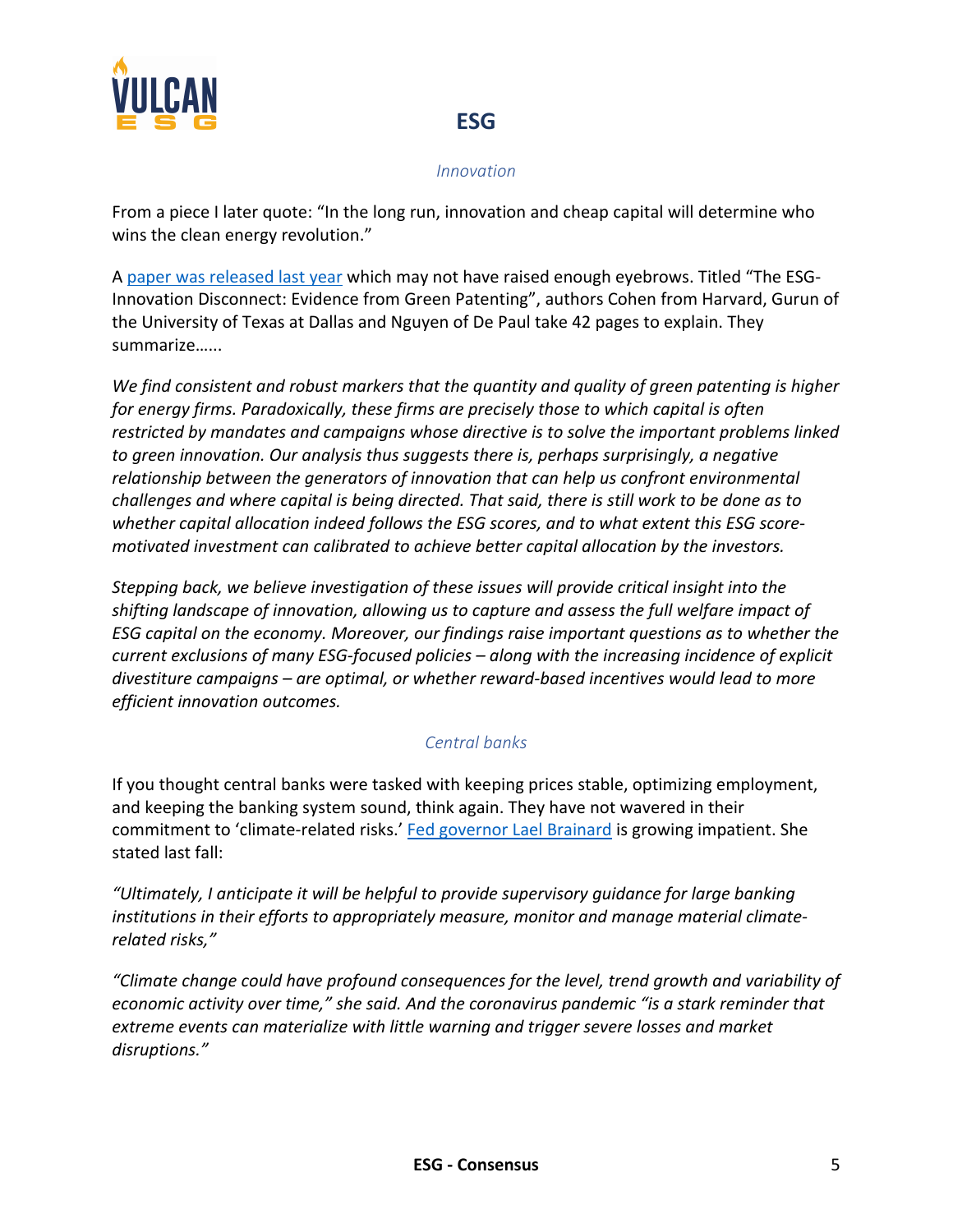

*Spilling over into the world of valuation and insurance, she said natural disasters and government policy actions to address climate change "could quickly alter perceptions of future risk or reveal new information about the value of assets."*

Central banks also know no borders. Since climate change is global, so too must be the attempts to address it.

*In the U.K., Treasury chief Rishi Sunak this year changed the remit of the Bank of England's interest-rate-setting committee to include "strong, sustainable and balanced growth that is also environmentally sustainable" as well as maintaining price stability.*

*The Bank of England has added climate risks such as rising temperatures and sea levels to its bank stress tests. In the past, stress tests mostly measured whether banks could withstand hypothetical economic scenarios such as big recessions or financial crises.*

The ECB will now scour banks' trading books for "climate-change risk', whatever that is. Tyler Durden adds, "because in the continent, cowardly politicians - unwilling to take on the career risk of legislating the unpopular change they want - **instead want banks to become a key plank in the fight against climate change by steering capital away from polluters.**"

#### *Insurance*

Just after the Deepwater Horizon disaster, in 2010, the Treasury Department's Federal Insurance Office ("FIO") issued guidance to public companies on climate change-related disclosure obligations.

Moving on from mere disclosure, Marsh & McLennan now works to provide better terms in insurance based on ESG actions and scores. Highlights include:

*Marsh and McLellan's brokerage unit has teamed with international law firms and four major insurance carriers to recognize corporate clients for strong efforts in the increasingly high-profile areas, including such things as climate-change disclosures and representations.*

*The law firms, with expertise in ESG litigation and regulation, will review, evaluate and in some instances bolster the ESG programs and policies of Marsh's clients. Marsh's brokers will seek coverage for these clients from the four participating carriers, with the goal of obtaining enhanced terms and conditions for those with superior ESG practices.*

*As companies invest in ESG programs, "it is right that those companies that are truly making investments to improve their ESG standing be recognized as a better risk by underwriters," said Maureen Gorman, a managing director in Marsh's U.S. financial and professional-lines division.*

*In April, insurance ratings firm A.M. Best Co. cited a surge in lawsuits and the size of jury awards and settlements. Best said corporations could sustain reputational damage over their failure to*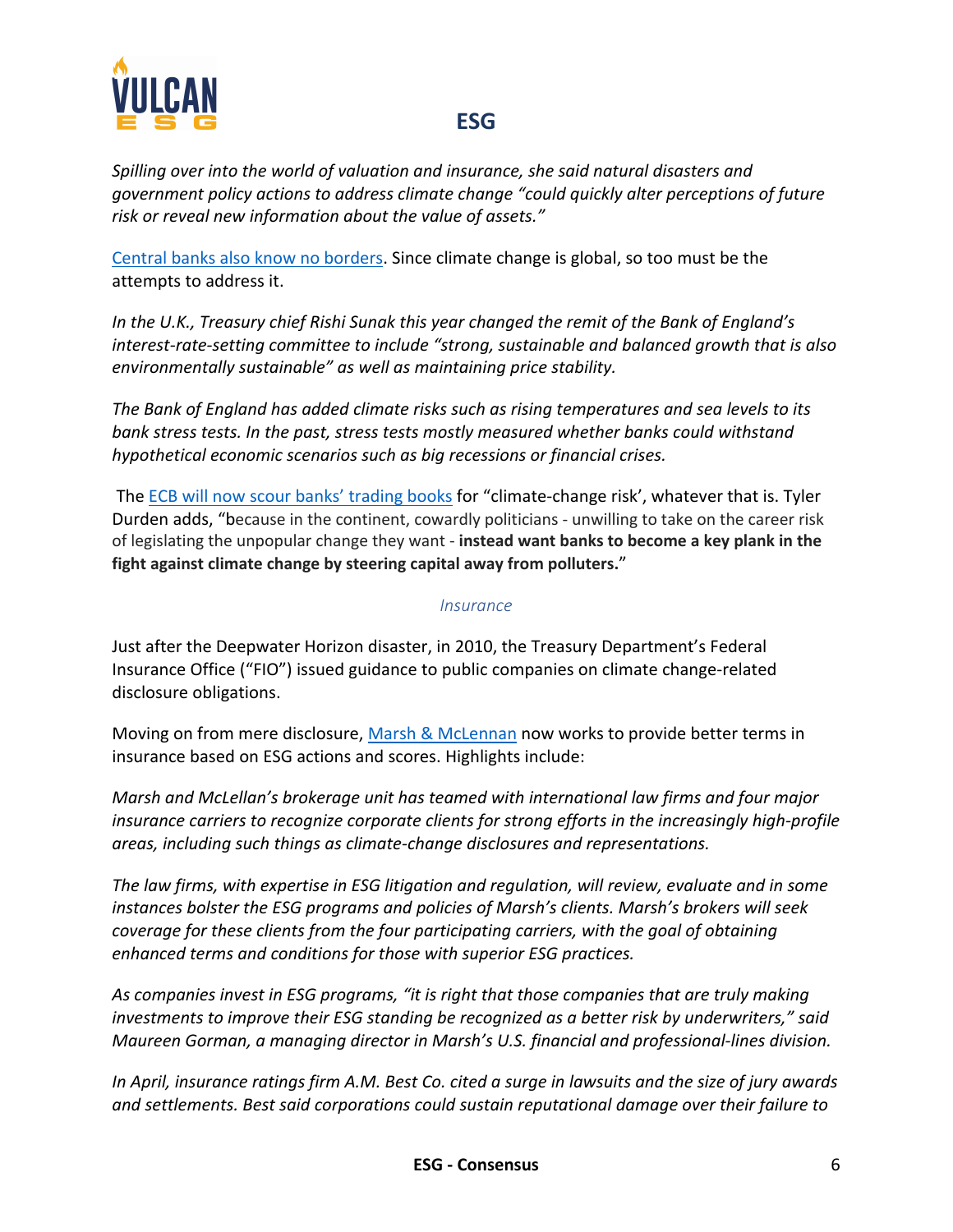

*disclose climate-change risks, or face lawsuits brought by shareholders alleging either corporate inaction to address diversity issues or the failure of boards to act on diversity goals.*

Around the same time, Bates Group, a compliance firm, reported on the same subject:

*Referring to the 2010 guidance, the SEC added that disclosure must include the direct and indirect impact that climate-related legislation, regulation, international treaty, or business trends may have on the company, as well as any physical impact the company may have suffered because of a climate event or change. Those areas were the categories of concern contained in an "illustrative letter" that the SEC issued. By publishing it, the SEC revealed its expectations for what firms should provide in anticipation of the agency's intent to "selectively review" company filings.*

*Underlying another request for information, FIO cites extreme weather volatility, corresponding economic losses, changing socio-economic concerns, insurer's responses to these challenges, and a market that is increasingly unable to provide affordable and available property coverage. FIO also notes that "insurers could be vulnerable to potential decreases in asset values arising from the transition towards a low-carbon economy."*

*The new SEC guidance reinforces standard existing disclosure requirements (on material information, operations results, and other risks), and pushes climate-related guidance to the top of the compliance priority list. More and more, the SEC has expressed concern for companies using social responsibility and in particular, climate-related concern as an embellishment to corporate marketing efforts. The illustrative letter suggests that the agency will be looking closely at those firms for adequate disclosures that will not mislead investors. Compliance professionals—take note.*

*The extent of the FIO request for climate-related information on the insurance sector is breathtaking. It is as much a policy pronouncement on the possible necessity to restructure the entire insurance industry as it is a request for information on how best to do it.*

#### *Geopolitics*

"On Wednesday, January 5, 2021, Kazakh President Kassym-Jomart Tokayev accepted the resignation of the government after violent protests erupted due to a natural gas price increase in the country, Reuters reports. Police had deployed tear gas and stun grenades to quell unrest late Tuesday, and on Wednesday morning Tokayev declared a state of emergency in the southeastern city of Almaty and the western region of Mangystau, imposing a curfew and movement restrictions, according to AFP and Reuters. Protests began on Sunday after price caps were lifted on liquefied petroleum gas on Saturday, causing prices to more than double, Radio Free Europe reports."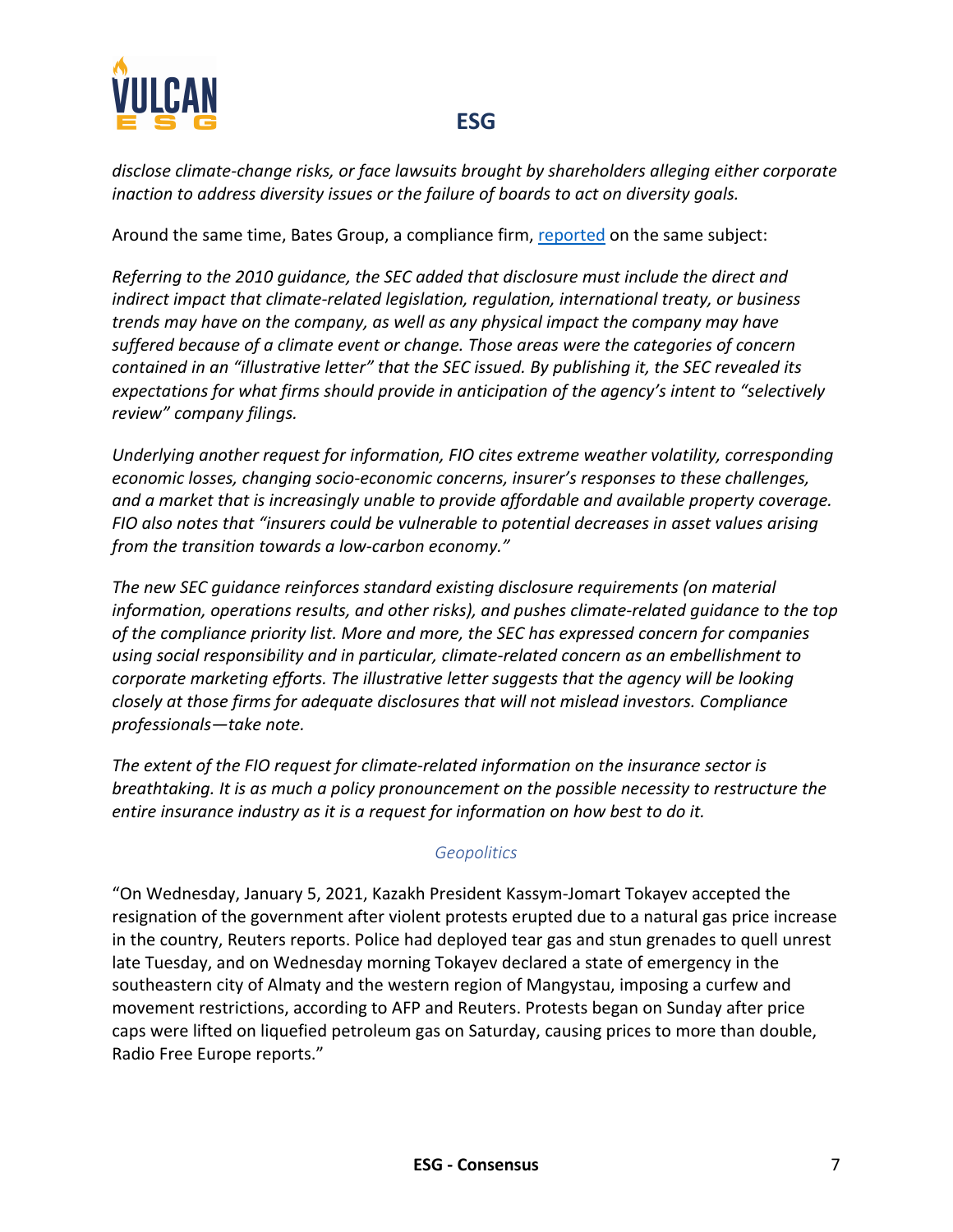

At the heart of ESG is de-carbonization. The United Nations has decided the use of carbonbased fuels will lead to irreparable harm to our planet. And since the global economy – and life - runs on energy, mostly carbon energy, that presents a problem. This section deals not with the chemistry of de-carbonization but the geopolitical impacts of this energy transition.

Jason Bordoff of Columbia and Meghan O'Sullivan write powerfully in the latest Foreign Affairs, title "Green Upheaval."

*Tall of a smooth transition to clean energy is fanciful: there is no way the world can avoid major upheavals as it remakes the entire energy system, which is the lifeblood of the global economy and underpins the geopolitical order.*

*Perils that will arrive in the next few decades, as the new geopolitics of clean energy combines with the old geopolitics of oil and gas*

*If people come to believe that ambitious plans to tackle climate change endanger energy reliability or affordability or the security of energy supplies, the transition will slow.*

*Oil producers such as the Gulf states—which have very cheap, low-carbon oil, are less dependent on the financial institutions now shying away from oil, and will face little pressure to limit production*

*In the long run, innovation and cheap capital will determine who wins the clean energy revolution. Countries with both those attributes will dominate in at least four ways.*

*One source of dominance—the power to set standards for clean energy.* 

*Standard setting will be particularly important when it comes to nuclear energy. According to the IEA, global nuclear energy generation will need to double between now and 2050 for the world to achieve net-zero emissions. As of 2018, of the 72 nuclear reactors planned or under construction outside Russia's borders, more than 50 percent were being built by Russian companies and around 20 percent by Chinese ones; fewer than two percent were being built by U.S. companies.*

*A second source of dominance in a clean energy world will be control of the supply chain for minerals such as cobalt, copper, lithium, nickel, and rare earths, which are critical to various clean energy technologies, including wind turbines and electric vehicles.*

*China's control over the inputs for many clean energy technologies is not limited to its mining prowess; it has an even more dominant role in the processing and refining of critical minerals. At least for the next decade, these realities will give China real and perceived economic and geopolitical power.*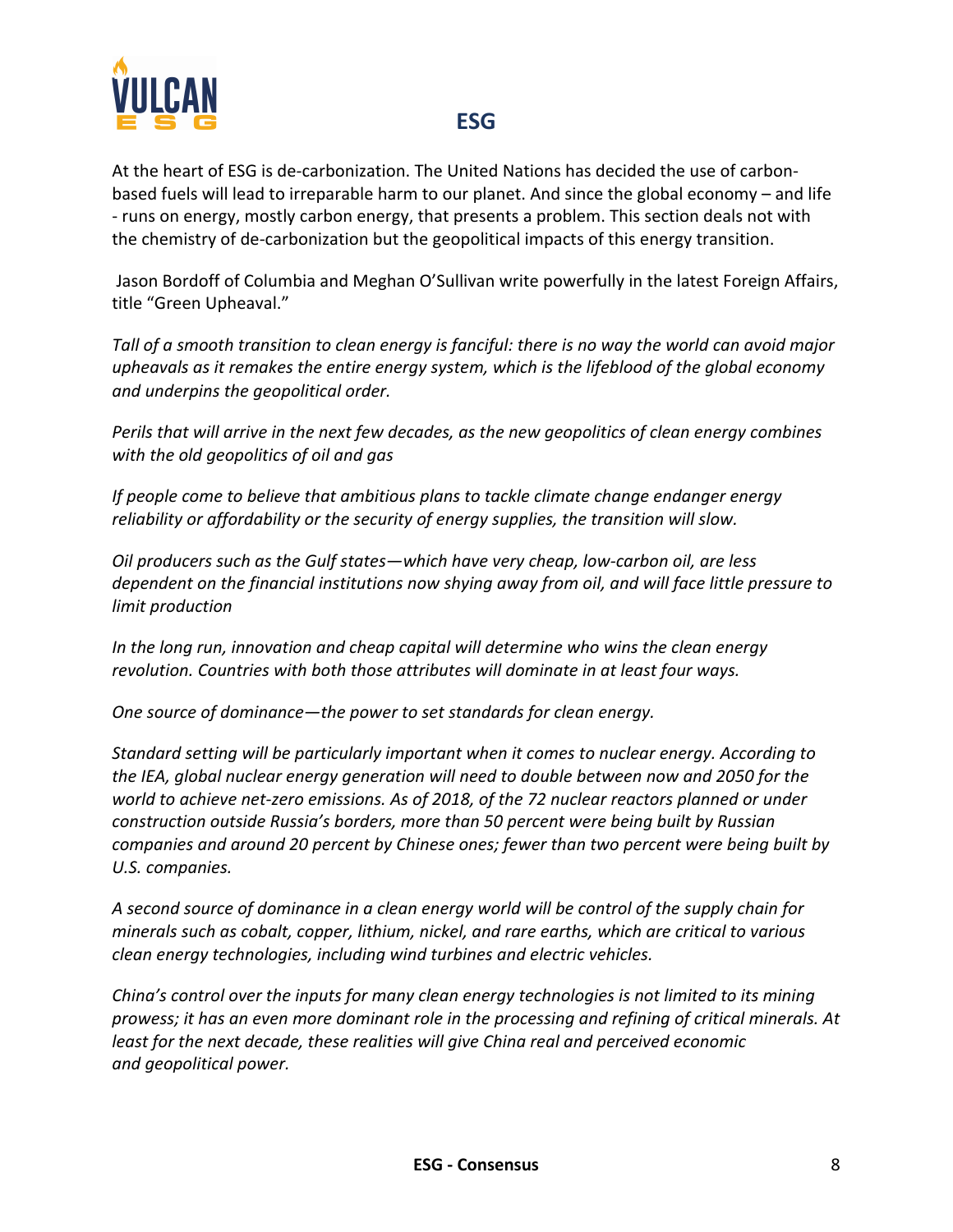

*The third element of clean energy dominance will be the ability to cheaply manufacture components for new technologies*

*Such turmoil could stall the energy transition if it encouraged consumers to turn back to gasoline vehicles or cancel plans to install rooftop solar panels.*

*A final way in which a country could become a clean energy superpower is through the production and export of low-carbon fuels. These fuels—especially hydrogen and ammonia will be critical to the transition to a net-zero world given their potential role in decarbonizing hard-to-electrify sectors, such as steel production; fueling trucks, ships, and other heavy vehicles; and balancing grids supplied primarily by renewable sources of energy that can experience intermittent disruptions.*

**The transition to clean energy will exacerbate already deep inequalities and potentially produce a political backlash.**

#### *How to Lower the risks*

*The clean energy transition demands a complete transformation of the global economy and will require roughly \$100 trillion in additional capital spending over the next three decades. There is little reason to expect that such a radical overhaul can be completed in a coordinated, wellmanaged, and smooth way.*

*First, policymakers need to expand their toolkits to increase energy security and reliability and prepare for inevitable volatility. For starters, it would be shortsighted to scrap an existing zerocarbon energy source that can operate consistently—namely nuclear power.*

*Policymakers should also maintain maximum flexibility on energy sources even as they phase out "brown" energy. Given the uncertainty about future needs and demands, policymakers should be prepared to keep some legacy fossil fuel assets in reserve in case they are needed for brief periods during the transition when there is a disconnect between supply and demand.*

*Another way governments can boost energy security is by reducing supply chain risks—but not in a way that would encourage protectionism. Officials shouldn't chase the chimera of independence but instead try to build flexibility in a diversified and interconnected system.*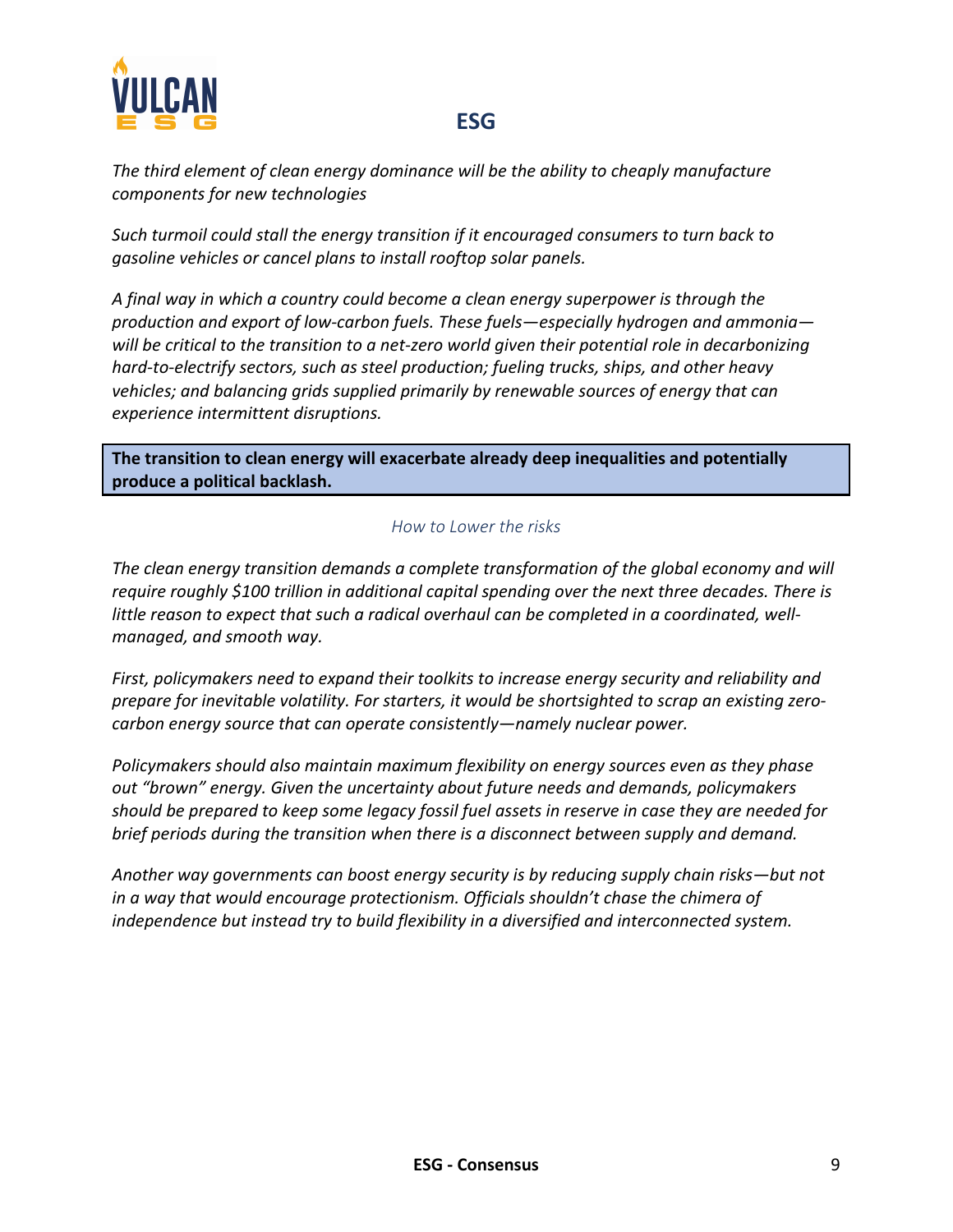

# Purists

What I call the Milton Friedman, or University of Chicago, School is much like the Hoover Institute at Stanford. More wish to see it leave than remain. But even inside the Purist camp, there seems to be several strands, the moralists, the pragmatist and the legalists.

Moralists, like Friedman, posit that corporations have a *moral* duty to maximize shareholder value and have a *moral* duty to avoid doing anything which may work against that mission. Shareholders and government have the freedom, obligation and even duty to support a charitable and even democratic process addressing externalities others may and should find problematic.

Pragmatists care even less about morals than do libertarians and will only look at returns. They may care even less about externalities. Do investors in ESG corporate bonds face lower returns? Whether only clad in the veneer of a high ESG score (known as greenwashing) or affecting change, only returns matter. Authors Chiesa, McEwen and Barau wrote in the Spring 2021 issue of The Journal of Impact and ESG Investing a piece entitled "Does a Company's Environmental Performance Influence Its Price of Debt Capital?" They conclude it does. A Larry Swedroe tidily summarizes in a piece from last fall:

*Economic theory and the evidence show that high ESG scores lead to lower corporate bond spreads. This is consistent with research showing that higher ESG scores also lead to higher equity valuations. Thus, a focus on sustainable investment principles leads to lower costs of capital, providing companies with a competitive advantage. It also provides companies with the incentive to improve their ESG scores. In other words, through their focus on sustainable investment principles, investors are causing companies to change behavior in a positive manner.*

The legalist holds that ESG investing, as fashionable as it may be, is advanced through undemocratic means. He goes beyond (or beneath) Friedman's moralism and looks at ESG solely through a legal lens. This summarizes a piece entitle "ESG Investing May be in Vogue, but Beware."

*the incorporation of non-economic factors in the consideration of investment decisions runs counter to longstanding statutory and jurisprudential notions of fiduciary duty. Section 404 of the Employment Retirement Income and Security Act of 1974 (ERISA) establishes the duties of plan fiduciaries to act in the sole interest of participants and beneficiaries to maximize the riskadjusted return of plan assets. Incorporating non-pecuniary considerations in the investment selection process runs counter to this obligation and highlights one of the flaws in large institutional investors' advocacy for the application of ESG criteria. Such "institutional investors" should more properly be termed investment "advisers" or "managers," since they make investments on behalf of plan or fund beneficiaries, not for their own account.*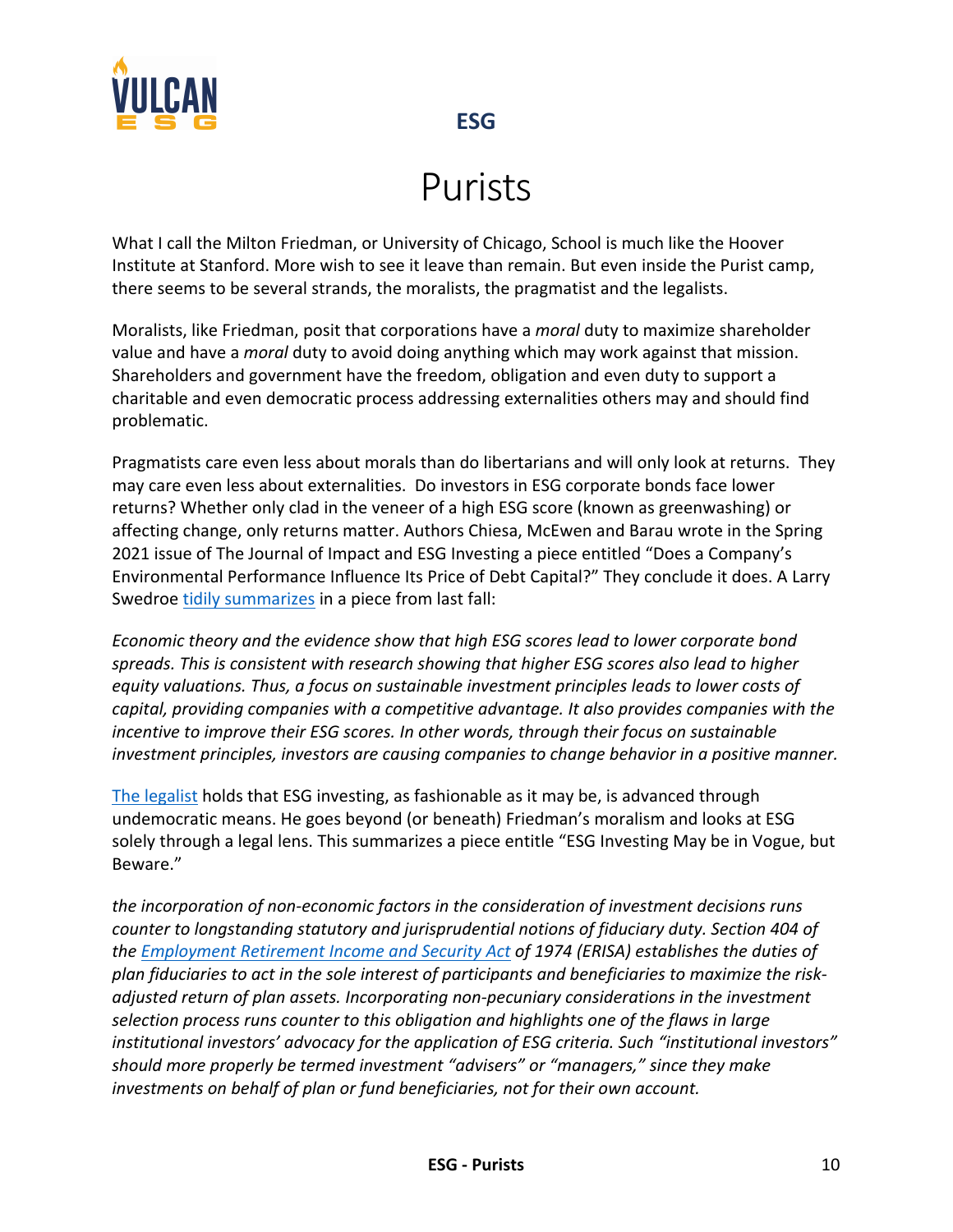

*Notwithstanding its high-minded intentions, ESG is subjective, logically inconsistent, and encourages rentier behavior. It is also undemocratic, elitist, fiduciarily unsound, value degrading, and lacks accountability. Other than that, what's not to like?*

Not flawed points.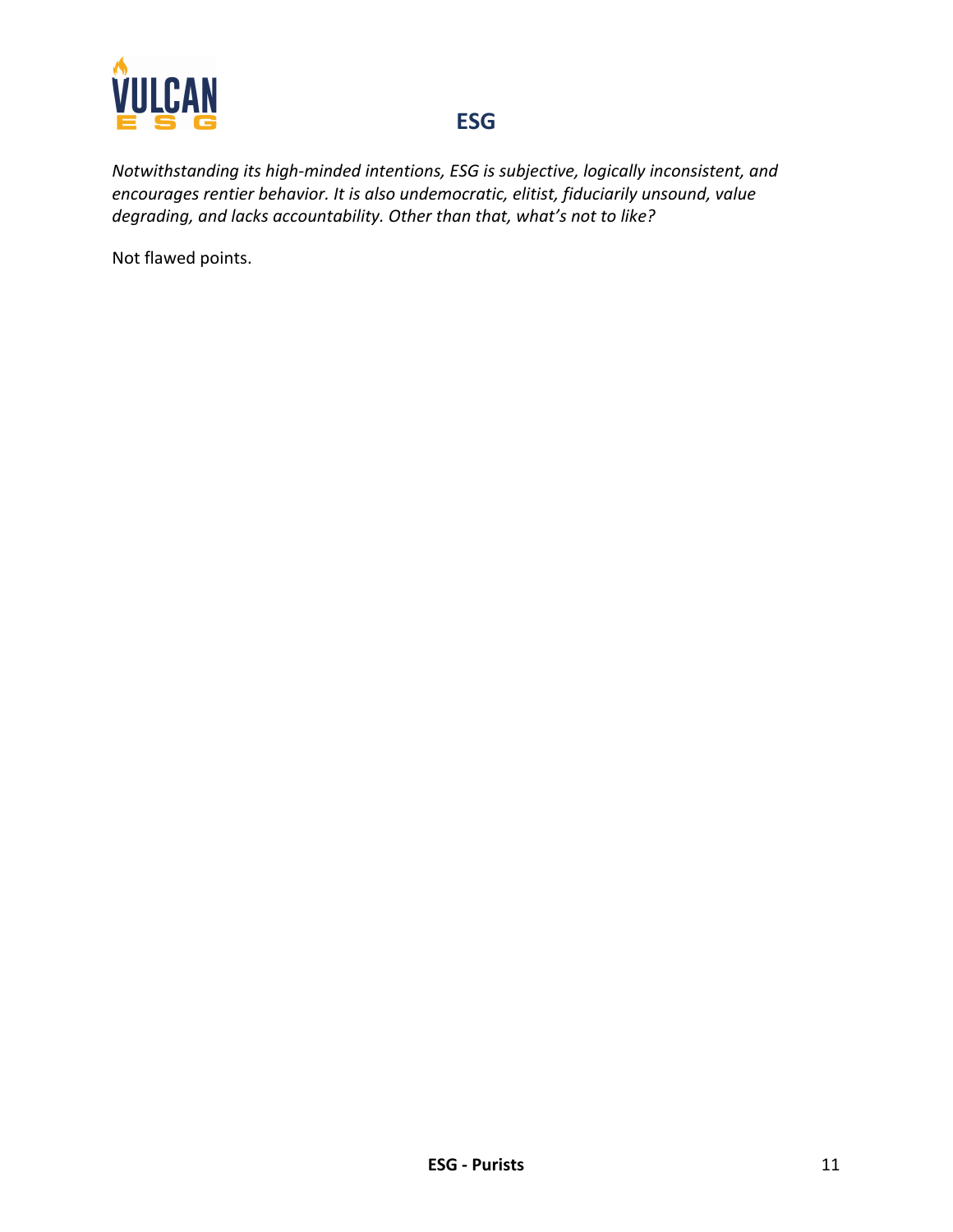

# Absolutists

The Revolution Will Not Be Privatized. So says Diane Coyle from the University of Cambridge in the latest edition of Foreign Affairs, upon which we leaned earlier. Snowballs rolled larger in size a year earlier, also in Foreign Affairs in 2020, when Klaus Schwab said that companies must actively take "steps to meet social and environmental goals" or risk having "employees, clients, and voters…force change on them from the outside."

Ms. Coyle adds by subtracting the corporation. *"Despite purportedly having good intentions, many corporations are not genuinely interested in bettering the world, and some use ESG metrics or other sustainability measures mainly to launder their reputations. Fixing some of the world's most vexing problems will require that businesses dramatically alter their own practices, and it makes little sense to entrust systemic reform to the very institutions that themselves require change."*

You know where this is headed. *"Instead"*, she writes, *"action must come from elsewhere: namely, governments."*

She does admit to serious headwinds, namely that governments have lousy reputations for getting anything done. Or, done right, I should add.

*"The problem is that despite all the criticisms of the business world, many people believe that companies are more effective than governments at achieving desired changes. According to the latest annual Edelman Trust Barometer, survey respondents around the world had more faith in businesses than in governments or politicians. Indeed, according to the 2021 findings, the business world is the only institution now seen as both ethical and competent despite the hugely increased presence of the state in economic life since the start of the pandemic."*

Without irony, Friedman, of all people, makes an appearance. But not for long and ultimately with little accolade. *"But even Friedman understood that it would be dangerous to have businesses become too involved in addressing public issues. Part of his argument against corporate social responsibility was that it was undemocratic. Corporate money spent in pursuit of anything other than profit, he argued, was tantamount to taxing shareholders (or customers and employees), and taxing and spending are properly the business of government—not the business of businesses. "Here the businessman—self-selected or appointed directly or indirectly by stockholders—is to be simultaneously legislator, executive and jurist," Friedman wrote. "He is to decide whom to tax by how much and for what purpose, and he is to spend the proceeds.""*

I ask, if neither shareholders nor corporations are entitled or even obligated to spend profits to advance societal needs, are they even shareholders at all?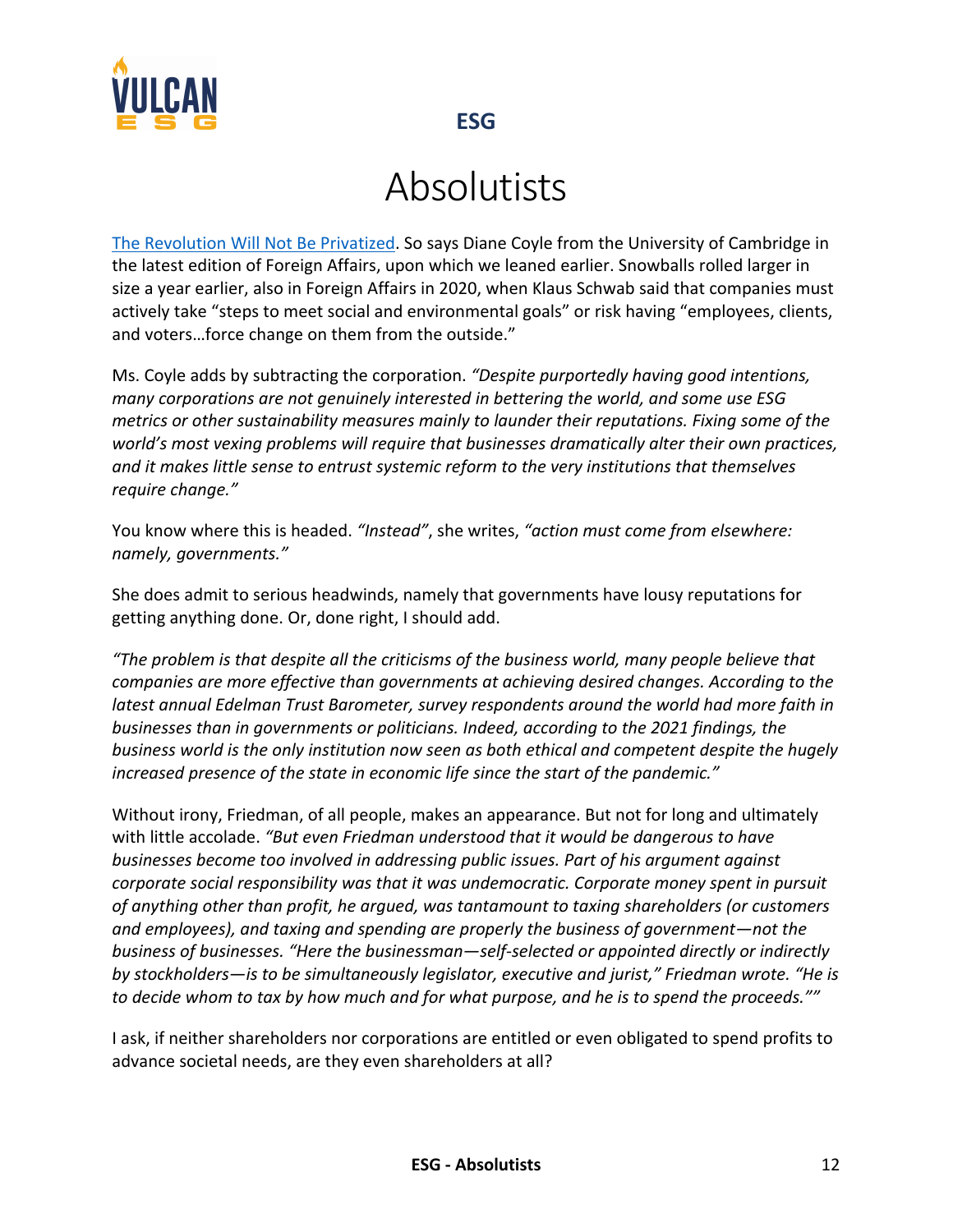

Saying the quiet part out loud, she finishes off by admitting *"Governments will need to force companies to invest in new technologies and ways of operating and to pay higher energy costs during the transition. In order to restore healthy markets for customers and workers, states will need to cut into the revenues of dominant businesses."*



#### *Reality Always Wins*